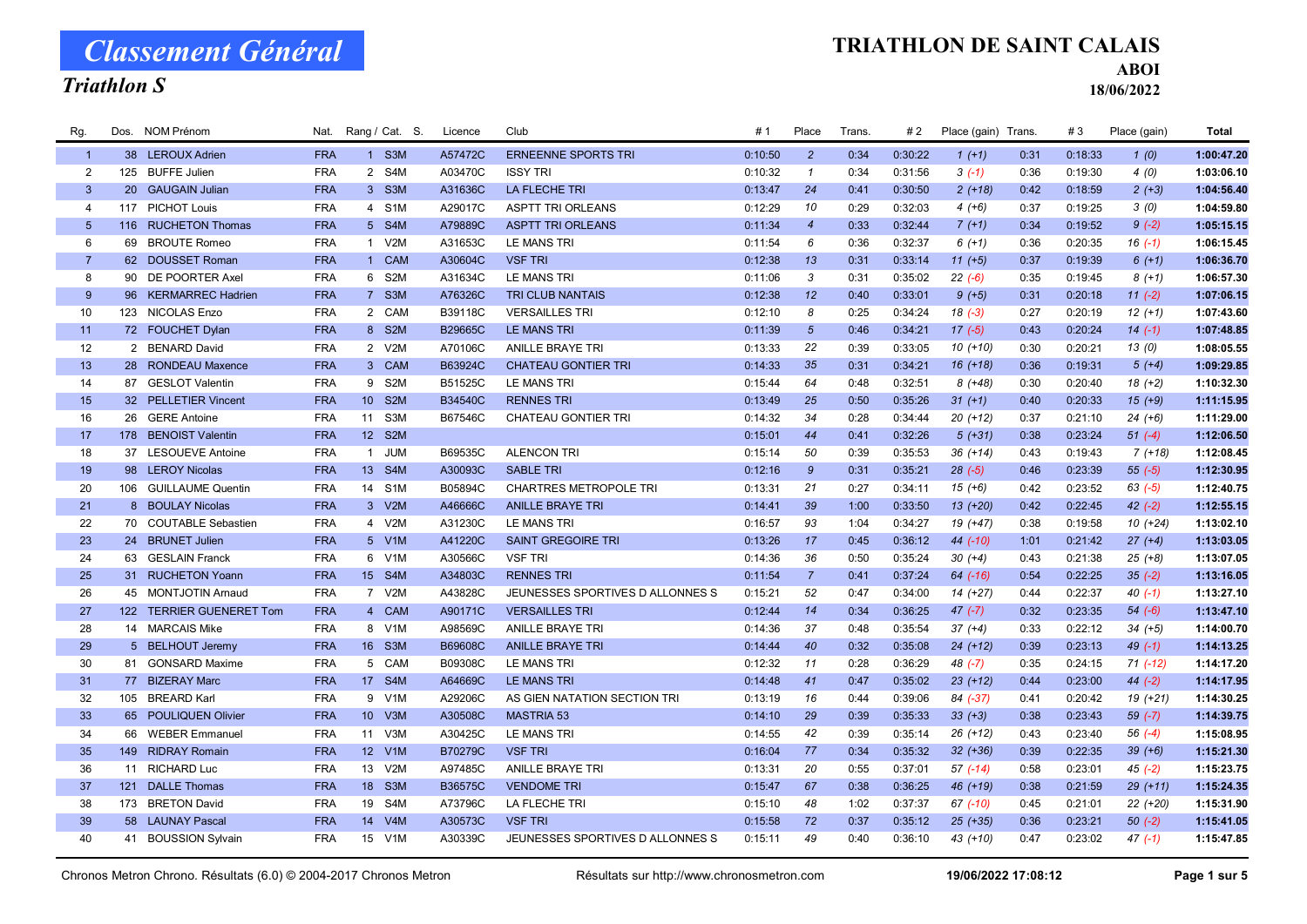#### Triathlon S

### TRIATHLON DE SAINT CALAIS

ABOI

| Rg. |     | Dos. NOM Prénom            | Nat.       |                 | Rang / Cat. S.   | Licence | Club                          | #1      | Place | Trans. | #2      | Place (gain) Trans. |      | #3      | Place (gain) | <b>Total</b> |
|-----|-----|----------------------------|------------|-----------------|------------------|---------|-------------------------------|---------|-------|--------|---------|---------------------|------|---------|--------------|--------------|
| 41  |     | 109 BINOIST Alexandre      | <b>FRA</b> |                 | 20 S4M           | B50037C | <b>CHARTRES METROPOLE TRI</b> | 0:15:57 | 70    | 0:35   | 0:35:44 | $35(+26)$           | 0:34 | 0:23:01 | $46 (+3)$    | 1:15:48.05   |
| 42  |     | 75 ROUX Sebastien          | <b>FRA</b> | 21              | S4M              | A92904C | <b>LE MANS TRI</b>            | 0:14:19 | 30    | 0:49   | 0:37:03 | 58 (-12)            | 0:47 | 0:23:26 | 52(0)        | 1:16:21.45   |
| 43  |     | 36 SALMON Martin           | <b>FRA</b> |                 | 22 S1M           | A92933C | <b>ALENCON TRI</b>            | 0:13:12 | 15    | 0:47   | 0:35:41 | $34 (-5)$           | 0:44 | 0:26:01 | $93$ $(-23)$ | 1:16:22.95   |
| 44  |     | 113 NIERDING Jeoffrey      | <b>FRA</b> | 16              | V2M              | B17173C | <b>CHARTRES METROPOLE TRI</b> | 0:13:27 | 18    | 0:40   | 0:38:08 | 75 (-25)            | 0:41 | 0:23:43 | $58(-1)$     | 1:16:35.75   |
| 45  |     | 143 FAILLEAU Steve         | <b>FRA</b> | 23              | S4M              |         |                               | 0:15:49 | 68    | 1:26   | 0:35:59 | $39 (+14)$          | 0:52 | 0:22:38 | $41 (+9)$    | 1:16:42.25   |
| 46  |     | 99 BERTHELOT Christophe    | <b>FRA</b> | 17              | V3M              | B37400C | <b>SABLE TRI</b>              | 0:16:36 | 85    | 0:56   | 0:36:22 | 45 (+25)            | 0:48 | 0:22:06 | $31 (+14)$   | 1:16:45.10   |
| 47  |     | 9 MARLIER Jerome           | <b>FRA</b> | 18              | V3M              | B09052C | <b>ANILLE BRAYE TRI</b>       | 0:18:20 | 121   | 0:57   | 0:34:53 | $21 (+59)$          | 0:42 | 0:21:59 | $28 (+15)$   | 1:16:47.85   |
| 48  |     | 3 COTTENCEAU Julien        | <b>FRA</b> | 24              | S4M              | A67299C | <b>ANILLE BRAYE TRI</b>       | 0:14:27 | 33    | 0:50   | 0:36:50 | $54 (-7)$           | 0:38 | 0:24:14 | $70(-8)$     | 1:16:56.80   |
| 49  |     | 84 GOSMAS Steve            | <b>FRA</b> |                 | 25 S4M           | C09391C | <b>LE MANS TRI</b>            | 0:17:05 | 97    | 0:54   | 0:37:19 | 60 (+28)            | 0:41 | 0:21:00 | $21 (+20)$   | 1:16:58.20   |
| 50  |     | 17 AUFFRET Alexandre       | <b>FRA</b> | 19              | V <sub>1</sub> M | B97054C | LIFFRE CORMIER TRI            | 0:17:37 | 105   | 1:01   | 0:36:06 | 41 (+39)            | 0:43 | 0:21:38 | $26 (+16)$   | 1:17:03.00   |
| 51  |     | 93 CHANTEPIE Dimitri       | <b>FRA</b> | 26              | S3M              | B46202C | <b>LE MANS TRI</b>            | 0:15:25 | 55    | 0:50   | 0:36:51 | $55(+3)$            | 0:53 | 0:23:11 | $48 (+1)$    | 1:17:08.05   |
| 52  |     | 54 AMELINEAU Cyrille       | <b>FRA</b> | 20              | V2M              | A30536C | <b>VSF TRI</b>                | 0:15:07 | 46    | 0:50   | 0:36:36 | $51(-1)$            | 0:42 | 0:23:58 | $66 (-5)$    | 1:17:11.85   |
| 53  |     | 82 ROUX Julien             | <b>FRA</b> | 27              | S3M              | A92768C | <b>LE MANS TRI</b>            | 0:14:23 | 31    | 0:36   | 0:37:53 | $72$ $(-18)$        | 0:38 | 0:23:56 | $65 (-4)$    | 1:17:23.70   |
| 54  |     | 86 PLANCHENAULT Simon      | <b>FRA</b> | 28              | S <sub>1</sub> M | B76176C | LE MANS TRI                   | 0:14:02 | 28    | 0:53   | 0:38:01 | 73 (-23)            | 0:45 | 0:23:53 | $64 (-3)$    | 1:17:31.70   |
| 55  |     | 16 BARBIER Pacome          | <b>FRA</b> | $6^{\circ}$     | <b>CAM</b>       |         |                               | 0:14:37 | 38    | 0:57   | 0:37:20 | $61$ (-12)          | 0:35 | 0:24:18 | $72(-5)$     | 1:17:45.05   |
| 56  |     | 172 BOURILLON Nicolas      | <b>FRA</b> | 21              | V <sub>1</sub> M |         |                               | 0:18:03 | 112   | 1:08   | 0:36:39 | 52 (+39)            | 1:04 | 0:20:58 | $20(+17)$    | 1:17:49.60   |
| 57  |     | 135 ZIMMERMANN Pascal      | <b>FRA</b> | 22              | V3M              |         |                               | 0:15:45 | 65    | 1:35   | 0:35:56 | $38(+10)$           | 0:49 | 0:24:35 | $77(-2)$     | 1:18:38.40   |
| 58  |     | 175 FOUSSEAU Jonathan      | <b>FRA</b> | 23              | V1M              | B61016C | <b>CHARTRES METROPOLE TRI</b> | 0:14:26 | 32    | 0:43   | 0:36:39 | $53( -6)$           | 0:56 | 0:26:06 | 94 (-20)     | 1:18:47.80   |
| 59  |     | 1 BORDEAU Manuela          | <b>FRA</b> |                 | 1 V1F F          | A93700C | <b>ANILLE BRAYE TRI</b>       | 0:13:50 | 26    | 0:43   | 0:39:25 | 94 (-35)            | 0:32 | 0:24:26 | $75 (+2)$    | 1:18:53.90   |
| 60  |     | 144 ROUSSARD Bastien       | <b>FRA</b> | 29              | S <sub>2</sub> M |         |                               | 0:15:10 | 47    | 1:18   | 0:36:00 | $40 (+2)$           | 1:10 | 0:25:37 | 88 (-15)     | 1:19:12.45   |
| 61  |     | 154 CORMIER Aurelien       | <b>FRA</b> | 30 <sup>°</sup> | S4M              |         |                               | 0:18:11 | 117   | 1:34   | 0:33:46 | $12 (+61)$          | 1:24 | 0:24:24 | $74 (-5)$    | 1:19:16.60   |
| 62  |     | 165 SCHULTZ Corentin       | <b>FRA</b> | 31              | S <sub>2</sub> M |         |                               | 0:18:29 | 124   | 1:06   | 0:35:21 | 29 (+57)            | 0:45 | 0:23:41 | $57 (+5)$    | 1:19:19.70   |
| 63  |     | 15 MERCIER Willy           | <b>FRA</b> | 24              | V1M              | A92619C | <b>ANILLE BRAYE TRI</b>       | 0:15:53 | 69    | 0:52   | 0:37:29 | $65 (+6)$           | 0:48 | 0:24:23 | 73(0)        | 1:19:23.45   |
| 64  |     | 133 MARLIER Axel           | <b>FRA</b> | 32              | S <sub>1</sub> M |         |                               | 0:17:45 | 107   | 0:55   | 0:38:58 | 82 (+16)            | 0:53 | 0:21:02 | $23 (+27)$   | 1:19:30.75   |
| 65  |     | 67 BRUGER Vincent          | <b>FRA</b> | 25              | V3M              | B55410C | <b>LE MANS TRI</b>            | 0:13:55 | 27    | 0:57   | 0:36:36 | $49(-8)$            | 1:00 | 0:27:13 | $105 (-30)$  | 1:19:39.80   |
| 66  |     | 35 GIBORY Pascal           | <b>FRA</b> | 26              | V <sub>4</sub> M | A34601C | <b>ALENCON TRI</b>            | 0:16:09 | 78    | 0:49   | 0:37:18 | $59(+13)$           | 0:48 | 0:24:41 | $80(-1)$     | 1:19:43.00   |
| 67  |     | 147 CASSERON Laurent       | <b>FRA</b> | 33              | S4M              |         |                               | 0:15:36 | 62    | 0:50   | 0:37:49 | $71 (-2)$           | 0:54 | 0:24:40 | $79(-3)$     | 1:19:46.75   |
| 68  |     | 88 COTINEAU Charles        | <b>FRA</b> | 27              | V2M              | C09270C | <b>LE MANS TRI</b>            | 0:21:55 | 153   | 1:15   | 0:35:19 | $27 (+55)$          | 0:51 | 0:20:37 | $17(+30)$    | 1:19:53.95   |
| 69  |     | 78 PIVRON Benjamin         | <b>FRA</b> |                 | 34 S1M           | C06515C | <b>LE MANS TRI</b>            | 0:15:30 | 59    | 1:17   | 0:39:47 | $100 (-20)$         | 0:56 | 0:22:29 | $37 (+10)$   | 1:19:56.95   |
| 70  |     | 71 DUCLOS Yves             | <b>FRA</b> | 28              | V <sub>4</sub> M | A94205C | LE MANS TRI                   | 0:15:36 | 63    | 1:00   | 0:40:13 | 107 (-19)           | 0:41 | 0:22:31 | $38 (+12)$   | 1:19:58.95   |
| 71  |     | 164 LAURENT Suhet          | <b>FRA</b> | 29              | V3M              |         |                               | 0:15:31 | 60    | 0:52   | 0:37:24 | $63 (+3)$           | 0:46 | 0:25:42 | $90 (-14)$   | 1:20:13.40   |
| 72  |     | 95 GOARANT Lucie           | <b>FRA</b> | $\overline{1}$  | S3F F            | B00693C | TRI CLUB NANTAIS              | 0:13:41 | 23    | 0:44   | 0:39:27 | $95 (-36)$          | 0:35 | 0:26:09 | $96$ $(-13)$ | 1:20:33.65   |
| 73  |     | 48 TESSIER Robin           | <b>FRA</b> |                 | 35 S2M           | C06670C | <b>LAVAL TRI CLUB</b>         | 0:18:03 | 113   | 1:11   | 0:38:23 | 76 (+23)            | 1:17 | 0:22:06 | $30 (+17)$   | 1:20:58.20   |
| 74  |     | 39 LEMAITRE Clarisse       | <b>FRA</b> |                 | 2 V1F F          | A30709C | <b>ERNEENNE SPORTS TRI</b>    | 0:16:33 | 83    | 0:49   | 0:38:57 | $81 (+7)$           | 0:43 | 0:24:09 | $69 (+2)$    | 1:21:09.15   |
| 75  |     | 10 PAIRIGOIS Jimmy         | <b>FRA</b> | 30 <sup>°</sup> | V2M              | B60699C | <b>ANILLE BRAYE TRI</b>       | 0:18:09 | 115   | 1:28   | 0:36:06 | 42 (+43)            | 1:01 | 0:24:31 | $76(-3)$     | 1:21:13.35   |
| 76  |     | 92 JACQUINOT Virginie      | <b>FRA</b> | $\overline{2}$  | S4F F            | B40245C | LE MANS TRI                   | 0:16:02 | 75    | 0:42   | 0:40:04 | $103(-6)$           | 0:39 | 0:23:52 | $62 (+5)$    | 1:21:16.55   |
| 77  |     | 60 BARRE Thierry           | <b>FRA</b> | 31              | V3M              | A31573C | <b>VSF TRI</b>                | 0:16:51 | 90    | 1:02   | 0:39:17 | $89 (+2)$           | 0:48 | 0:23:29 | $53(+11)$    | 1:21:23.95   |
| 78  | 163 | <b>LELIEVRE Christophe</b> | <b>FRA</b> | 32              | V3M              |         |                               | 0:19:28 | 136   | 1:01   | 0:38:30 | 77 (+33)            | 0:48 | 0:22:11 | $33 (+25)$   | 1:21:56.70   |
| 79  |     | 119 PELLETIER Thomas       | <b>FRA</b> | 36              | S <sub>4</sub> M | B49984C | <b>VENDOME TRI</b>            | 0:17:56 | 110   | 1:07   | 0:38:50 | 79 (+17)            | 0:43 | 0:23:44 | $60 (+14)$   | 1:22:18.25   |
| 80  |     | 128 CHARPENTIER Silvere    | <b>FRA</b> | 37              | S2M              |         |                               | 0:16:57 | 94    | 1:00   | 0:37:36 | 66 (+23)            | 0:42 | 0:26:18 | $99(-9)$     | 1:22:31.60   |
|     |     |                            |            |                 |                  |         |                               |         |       |        |         |                     |      |         |              |              |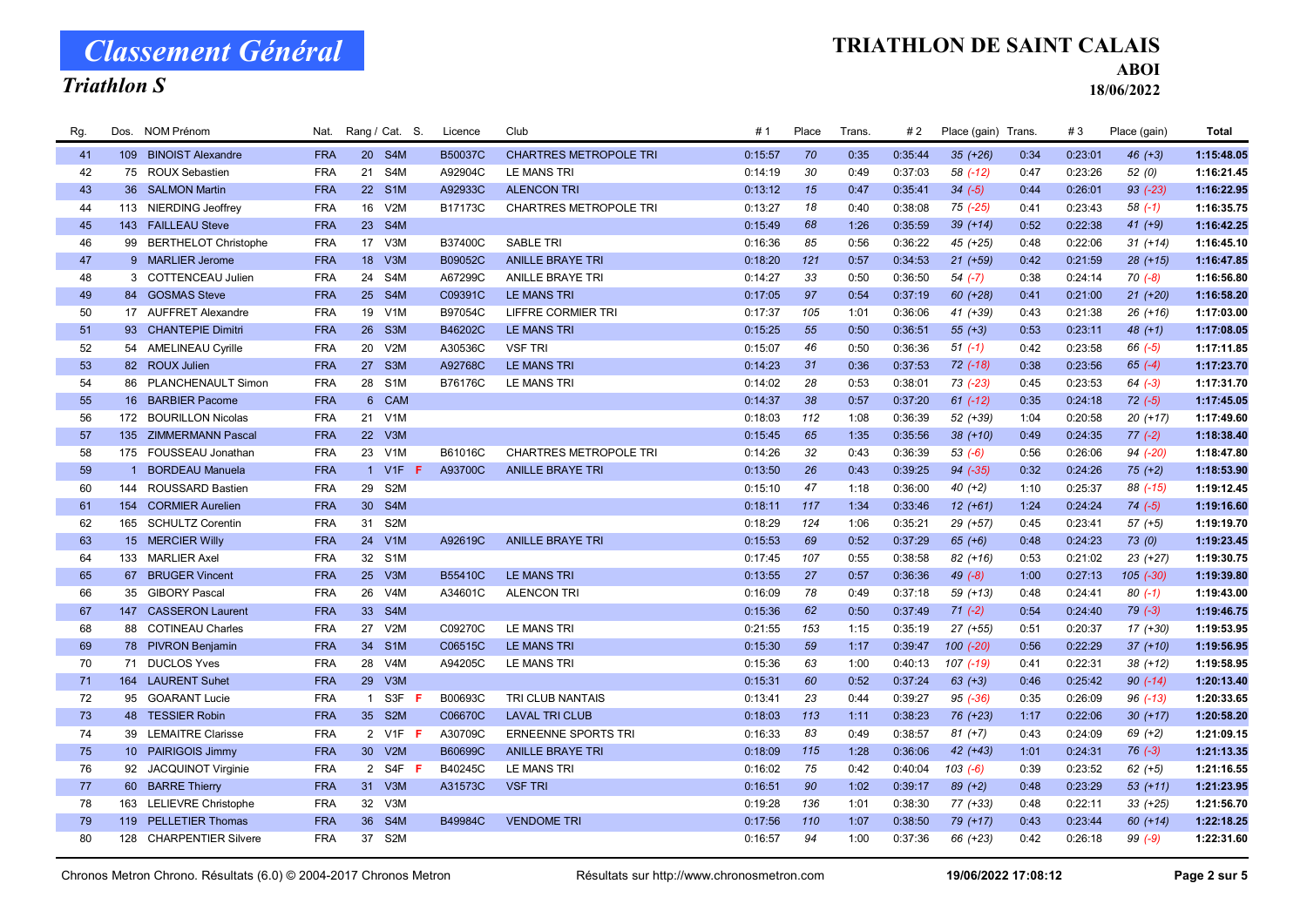#### Triathlon S

#### TRIATHLON DE SAINT CALAIS

ABOI

| Rg. |     | Dos. NOM Prénom          | Nat.       |                | Rang / Cat. S.         | Licence        | Club                                | #1      | Place | <b>Trans</b> | #2      | Place (gain) Trans. |      | #3      | Place (gain)  | <b>Total</b> |
|-----|-----|--------------------------|------------|----------------|------------------------|----------------|-------------------------------------|---------|-------|--------------|---------|---------------------|------|---------|---------------|--------------|
| 81  |     | 108 BERGERON Yon         | <b>FRA</b> | 38             | S <sub>2</sub> M       | A45864C        | <b>CHARTRES METROPOLE TRI</b>       | 0:17:22 | 101   | 0:42         | 0:39:33 | $98 (+12)$          | 1:07 | 0:24:03 | $67 (+8)$     | 1:22:44.05   |
| 82  |     | 6 LERIVEREND David       | <b>FRA</b> | 33             | V <sub>2</sub> M       | A94063C        | <b>ANILLE BRAYE TRI</b>             | 0:16:02 | 76    | 1:08         | 0:39:12 | $86(-1)$            | 1:04 | 0:25:33 | $87(-5)$      | 1:22:58.25   |
| 83  |     | 19 CORTHIER Celine       | <b>FRA</b> |                | 3 V2F F                | A28911C        | <b>TEAM PROGRESS TRIATHLON</b>      | 0:16:27 | 81    | 0:50         | 0:39:12 | $87 (+3)$           | 0:53 | 0:26:22 | $100(-5)$     | 1:23:42.15   |
| 84  |     | 76 LANCELOT Yohann       | <b>FRA</b> | 34             | V1M                    | B92134C        | <b>LE MANS TRI</b>                  | 0:17:46 | 108   | 1:17         | 0:38:01 | 74 (+24)            | 1:02 | 0:25:52 | 91(0)         | 1:23:55.10   |
| 85  |     | 74 MINGOT Clementine     | <b>FRA</b> | $\mathbf{1}$   | <b>CAF</b>             | B11113C        | LE MANS TRI                         | 0:15:24 | 53    | 0:39         | 0:42:13 | $118(-44)$          | 0:36 | 0:25:22 | $84 (+12)$    | 1:24:12.15   |
| 86  |     | 176 LIGET Thomas         | <b>FRA</b> | 39             | S <sub>2</sub> M       |                |                                     | 0:17:58 | 111   | 1:22         | 0:41:19 | $114(-3)$           | 0:52 | 0:22:50 | 43 (+28)      | 1:24:18.35   |
| 87  |     | 159 BRULE Richard        | <b>FRA</b> | 40             | S4M                    |                |                                     |         |       |              |         |                     |      | 0:22:27 | $36(-87)$     | 1:24:22.55   |
| 88  |     | 64 HERRY Yves            | <b>FRA</b> | 35             | V3M                    | C12048C        | <b>MASTRIA 53</b>                   | 0:20:27 | 147   | 1:15         | 0:39:30 | $97 (+27)$          | 1:12 | 0:22:11 | $32 (+32)$    | 1:24:32.05   |
| 89  |     | 103 BRUNEAU Guillaume    | <b>FRA</b> |                | 41 S4M                 | A85570C        | <b>TRI ATTITUDE 41</b>              | 0:18:44 | 125   | 1:00         | 0:39:28 | $96 (+20)$          | 0:47 | 0:24:38 | 78 (+16)      | 1:24:34.45   |
| 90  |     | 12 ODEAU Thierry         | <b>FRA</b> | 36             | V <sub>4</sub> M       | B09848C        | ANILLE BRAYE TRI                    | 0:16:16 | 80    | 1:27         | 0:39:25 | $93( -6)$           | 1:31 | 0:26:07 | $95(-4)$      | 1:24:42.70   |
| 91  |     | 29 NOEL Vincent          | <b>FRA</b> | 37             | V <sub>5</sub> M       | A02311C        | <b>WILD TEAM TRI</b>                | 0:14:56 | 43    | 0:50         | 0:39:42 | 99 (-27)            | 0:33 | 0:28:50 | $121 (-21)$   | 1:24:48.65   |
| 92  |     | 118 DESCLOUX Quentin     | <b>FRA</b> | 42             | S4M                    | B35806C        | <b>VENDOME TRI</b>                  | 0:16:50 | 89    | 1:11         | 0:40:05 | $105$ (-7)          | 0:49 | 0:26:10 | $97 (+4)$     | 1:25:02.05   |
| 93  |     | 145 LEPINE Mathieu       | <b>FRA</b> | 43             | S <sub>2</sub> M       |                |                                     | 0:16:30 | 82    | 1:49         | 0:40:16 | $108$ $(-17)$       | 1:33 | 0:25:08 | $83 (+6)$     | 1:25:12.80   |
| 94  |     | 7 MARTINET Fabien        | <b>FRA</b> | 38             | V <sub>2</sub> M       | B61732C        | <b>ANILLE BRAYE TRI</b>             | 0:21:12 | 151   | 0:55         | 0:37:43 | $70(+41)$           | 0:54 | 0:24:43 | $82 (+16)$    | 1:25:25.00   |
| 95  |     | 100 TRICOT Florent       | <b>FRA</b> | 44             | S <sub>4</sub> M       | B61588C        | <b>SABLE TRI</b>                    | 0:19:51 | 143   | 0:53         | 0:38:47 | 78 (+37)            | 0:51 | 0:25:22 | $85 (+11)$    | 1:25:41.70   |
| 96  |     | 42 PARENT Mathieu        | <b>FRA</b> | 39             | V <sub>1</sub> M       | C05475C        | JEUNESSES SPORTIVES D ALLONNES S    | 0:17:55 | 109   | 1:07         | 0:37:39 | 69 (+29)            | 0:59 | 0:28:22 | $118(-16)$    | 1:25:59.30   |
| 97  |     | 170 LE BRAS Anthony      | <b>FRA</b> | 40             | V2M                    |                |                                     | 0:16:56 | 91    | 1:19         | 0:38:54 | $80 (+4)$           | 0:44 | 0:28:18 | $115(-10)$    | 1:26:07.30   |
| 98  |     | 51 PIJARD Arthur         | <b>FRA</b> |                | 2 JUM                  | B49994C        | <b>VSF TRI</b>                      | 0:15:46 | 66    | 0:33         | 0:39:53 | $102 (-9)$          | 0:44 | 0:29:24 | 130 (-23)     | 1:26:16.75   |
| 99  |     | 25 LESAGE Pascal         | <b>FRA</b> |                | 41 V2M                 | A67275C        | <b>353 TRIATHLON CLUB VITRE</b>     | 0:15:06 | 45    | 0:50         | 0:39:18 | $90 (-23)$          | 0:49 | 0:30:16 | $136(-31)$    | 1:26:17.05   |
| 100 |     | 157 COULOIR Anthony      | <b>FRA</b> | 45             | S <sub>1</sub> M       |                |                                     | 0:17:32 | 104   | 1:01         | 0:37:37 | 68 (+30)            | 0:39 | 0:29:38 | 131 (-26)     | 1:26:24.75   |
| 101 |     | 180 BROUIN Franck        | <b>FRA</b> |                | 42 V3M                 | B67386L        | LE MANS TRI                         | 0:17:30 | 102   | 1:09         | 0:39:07 | $85(+10)$           | 0:54 | 0:28:11 | $112(-9)$     | 1:26:49.45   |
| 102 |     | 130 MOURIER Laurent      | <b>FRA</b> | 43             | V2M                    |                |                                     | 0:15:27 | 58    | 1:18         | 0:40:22 | $109$ $(-27)$       | 0:41 | 0:29:06 | 125 (-17)     | 1:26:51.15   |
| 103 |     | 131 AUBERT Jimmy         | <b>FRA</b> | 44             | V1M                    |                |                                     | 0:22:53 | 157   | 0:57         | 0:37:00 | $56(+41)$           | 1:05 | 0:25:23 | $86 (+13)$    | 1:27:15.00   |
| 104 |     | 138 HUCHULSKI Olivier    | <b>FRA</b> | 45             | V4M                    | A77666C        | <b>INDIV LIGUE PAYS DE LA LOIRE</b> | 0:15:26 | 56    | 1:39         | 0:40:57 | $111 (-39)$         | 0:58 | 0:28:20 | $117(-9)$     | 1:27:18.45   |
| 105 |     | 21 MARTIN Jean Francois  | <b>FRA</b> | 46             | V3M                    | A63871C        | <b>RSSC TRI</b>                     | 0:19:24 | 135   | 0:42         | 0:40:11 | $106 (+23)$         | 0:59 | 0:26:12 | $98 (+7)$     | 1:27:25.00   |
| 106 |     | 158 BERGER Guillaume     | <b>FRA</b> | 46             | S4M                    |                |                                     | 0:19:36 | 141   | 1:19         | 0:39:22 | $92 (+28)$          | 0:50 | 0:26:33 | $101 (+7)$    | 1:27:38.05   |
| 107 |     | 47 VINCENT Laure         | <b>FRA</b> | 3 <sup>1</sup> | S <sub>1F</sub>        | B85703C        | <b>ASPTT ANGERS</b>                 | 0:15:27 | 57    | 0:48         | 0:43:21 | $128(-52)$          | 0:43 | 0:27:34 | $108 (+2)$    | 1:27:50.35   |
| 108 |     | 150 BARRETEAU Simon      | <b>FRA</b> | 47             | S3M                    |                |                                     | 0:18:28 | 123   | 1:11         | 0:39:03 | 83 (+22)            | 0:59 | 0:28:18 | $116(-7)$     | 1:27:56.95   |
| 109 |     | 49 DESPRES Stephane      | <b>FRA</b> |                | 47 V4M                 | A30569C        | <b>VSF TRI</b>                      | 0:17:15 | 100   | 0:48         | 0:42:38 | $123$ $(-15)$       | 1:04 | 0:26:33 | $102 (+6)$    | 1:28:16.15   |
| 110 |     | 167 LEDEY Gildas         | <b>FRA</b> | 48             | V3M                    |                |                                     | 0:17:11 | 99    | 1:27         | 0:40:04 | $104$ (-1)          | 1:09 | 0:28:33 | 120 (-10)     | 1:28:20.60   |
| 111 |     | 140 PILETTE Gilles       | <b>FRA</b> | 49             | V <sub>5</sub> M       | A76687C        | <b>INDIV LIGUE PAYS DE LA LOIRE</b> | 0:19:41 | 142   | 1:08         | 0:39:20 | $91 (+31)$          | 0:59 | 0:27:21 | 107(0)        | 1:28:26.35   |
| 112 | 141 | <b>BUON Johan</b>        | <b>FRA</b> | 48             | S4M                    |                |                                     | 0:19:33 | 138   | 1:34         | 0:42:15 | 120 (+10)           | 1:08 | 0:24:05 | 68 (+16)      | 1:28:32.80   |
| 113 |     | 171 KERDRANVAT Guillaume | <b>FRA</b> | 49             | S <sub>3</sub> M       |                |                                     | 0:19:12 | 129   | 1:30         | 0:42:54 | $125(-2)$           | 1:17 | 0:23:47 | $61 (+18)$    | 1:28:36.70   |
| 114 |     | 101 TESSE Yohann         | <b>FRA</b> | 50             | V2M                    | B00403C        | <b>SABLE TRI</b>                    | 0:16:12 | 79    | 0:47         | 0:42:36 | 122 (-29)           | 1:01 | 0:28:14 | $113(-6)$     | 1:28:47.65   |
| 115 |     | 91 ANTIER Lou            | <b>FRA</b> | $\overline{4}$ | S1F F                  | A94255C        | LE MANS TRI                         | 0:15:20 | 51    | 0:44         | 0:42:47 | $124 (-51)$         | 0:57 | 0:29:04 | $123$ $(-13)$ | 1:28:50.50   |
| 116 |     | 4 POTTIER Valentin       | <b>FRA</b> | 50             | S <sub>2</sub> M       | A95916C        | <b>ANILLE BRAYE TRI</b>             | 0:20:17 | 145   | 0:57         | 0:39:49 | $101 (+26)$         | 0:35 | 0:27:17 | $106 (+3)$    | 1:28:52.75   |
| 117 |     | 34 GOIBEAU Ludivine      | <b>FRA</b> | 5 <sup>5</sup> | S4F F                  | <b>B07747C</b> | <b>ALENCON TRI</b>                  | 0:17:11 | 98    | 1:03         | 0:44:29 | $137$ (-29)         | 0:37 | 0:26:00 | $92 (+10)$    | 1:29:16.25   |
| 118 |     | 179 BENTAOUZA Yan        | <b>FRA</b> |                | 51 V3M                 | B01874C        | ANILLE BRAYE TRI                    | 0:15:58 | 73    | 0:59         | 0:42:14 | 119 (-31)           | 1:06 | 0:29:13 | $128$ $(-14)$ | 1:29:27.20   |
| 119 |     | 136 LAINAULT Emmanuel    | <b>FRA</b> |                | 52 V2M                 |                |                                     | 0:15:35 | 61    | 1:37         | 0:40:45 | $110(-33)$          | 1:18 | 0:30:27 | 142 (-25)     | 1:29:39.65   |
| 120 |     | 53 AMELINEAU Nathalie    | <b>FRA</b> |                | 4 V <sub>2</sub> F $F$ | A87561C        | <b>VSF TRI</b>                      | 0:16:43 | 87    | 0:45         | 0:43:50 | 130 (-34)           | 0:45 | 0:27:40 | $109 (+1)$    | 1:29:40.70   |
|     |     |                          |            |                |                        |                |                                     |         |       |              |         |                     |      |         |               |              |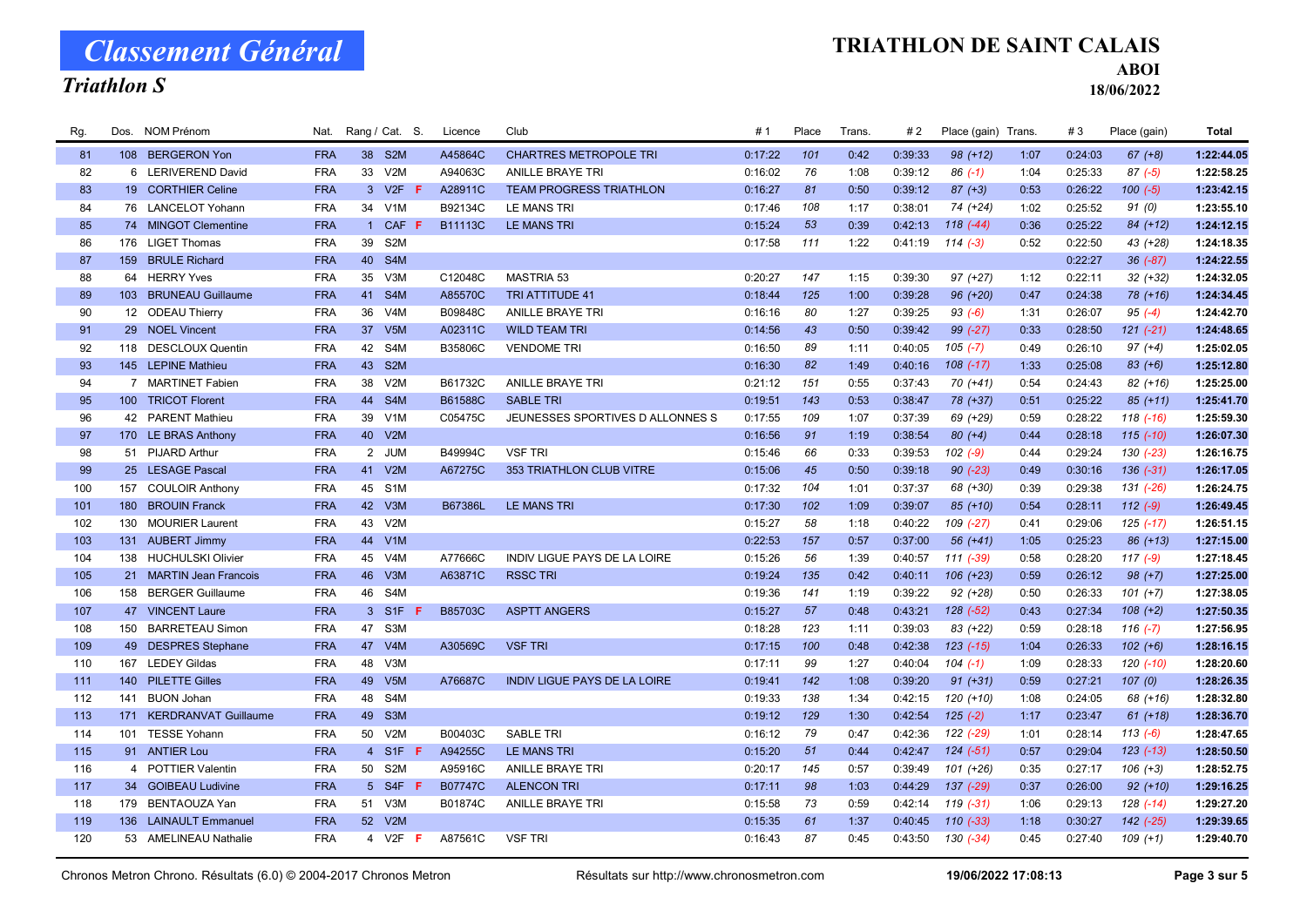#### Triathlon S

#### TRIATHLON DE SAINT CALAIS

ABOI

| Rg. |     | Dos. NOM Prénom              | Nat.       |                 | Rang / Cat. S.   |     | Licence | Club                             | # 1     | Place | Trans. | #2      | Place (gain) Trans. |      | #3      | Place (gain)  | <b>Total</b> |
|-----|-----|------------------------------|------------|-----------------|------------------|-----|---------|----------------------------------|---------|-------|--------|---------|---------------------|------|---------|---------------|--------------|
| 121 |     | 83 LE GOFFIC Julien          | <b>FRA</b> |                 | 53 V1M           |     | B98576C | <b>LE MANS TRI</b>               | 0:19:31 | 137   | 1:24   | 0:40:59 | $112 (+13)$         | 1:16 | 0:26:56 | $103 (+3)$    | 1:30:03.10   |
| 122 | 134 | <b>GAUDREE Ludovic</b>       | <b>FRA</b> | 54              | V3M              |     |         |                                  | 0:19:23 | 134   | 0:56   | 0:39:13 | 88 (+27)            | 1:00 | 0:30:45 | $145$ $(-15)$ | 1:31:15.15   |
| 123 |     | 174 BOUVIER Philippine       | <b>FRA</b> | $6^{\circ}$     | S <sub>4F</sub>  |     | B82205C | <b>RENNES TRI</b>                | 0:15:25 | 54    | 1:11   | 0:44:22 | $136(-63)$          | 1:20 | 0:29:06 | $126(-6)$     | 1:31:21.35   |
| 124 | 102 | <b>MONTMORIL Jerome</b>      | <b>FRA</b> | 51              | S4M              |     | A83386C | <b>SABLE TRI</b>                 | 0:18:49 | 126   | 0:47   | 0:41:22 | $116 (+8)$          | 0:37 | 0:30:24 | $141 (-6)$    | 1:31:56.50   |
| 125 | 161 | <b>AUVRAY Jimmy</b>          | <b>FRA</b> | 55              | V1M              |     |         |                                  | 0:20:47 | 149   | 1:44   | 0:43:15 | $127 (+6)$          | 1:05 | 0:25:42 | 89 (+18)      | 1:32:29.70   |
| 126 |     | 127 SECONDI Jean Paul        | <b>FRA</b> | 56              | V2M              |     | A74044C | TRI PLESSIS ROBINSON             | 0:19:20 | 132   | 2:02   | 0:45:34 | $146$ (-17)         | 1:13 | 0:24:42 | $81 (+23)$    | 1:32:48.65   |
| 127 | 169 | <b>GEFFRAY Celine</b>        | <b>FRA</b> | 5 <sup>1</sup>  | $V1F$ F          |     |         |                                  | 0:16:46 | 88    | 1:02   | 0:44:20 | $134 (-37)$         | 0:42 | 0:30:09 | $135(-2)$     | 1:32:56.10   |
| 128 | 152 | <b>PROUST Philippe</b>       | <b>FRA</b> | 57              | V <sub>5</sub> M |     |         |                                  | 0:19:17 | 131   | 1:55   | 0:41:21 | $115 (+5)$          | 1:16 | 0:29:19 | $129(-2)$     | 1:33:05.25   |
| 129 |     | 114 SARRAZIN Mathilde        | <b>FRA</b> |                 | 7 S3F            |     | A80813C | <b>ASPTT TRI ORLEANS</b>         | 0:16:39 | 86    | 0:41   | 0:46:15 | $151 (-47)$         | 0:42 | 0:28:57 | $122 (+4)$    | 1:33:12.80   |
| 130 | 160 | <b>BOURDIN Thomas</b>        | <b>FRA</b> | 52              | S4M              |     |         |                                  | 0:18:07 | 114   | 1:17   | 0:42:24 | $121(-9)$           | 0:42 | 0:30:50 | $146$ (-7)    | 1:33:18.10   |
| 131 |     | 166 EPINEAU Joseph           | <b>FRA</b> | 53              | S <sub>2</sub> M |     |         |                                  | 0:22:34 | 155   | 1:08   | 0:41:28 | $117 (+14)$         | 0:45 | 0:27:41 | $110 (+10)$   | 1:33:33.55   |
| 132 |     | 97 HUBERT Charlotte          | <b>FRA</b> | 8               | S2F              | F   | B82541C | <b>SABLE TRI</b>                 | 0:18:11 | 116   | 0:51   | 0:45:25 | $145$ $(-22)$       | 0:48 | 0:28:26 | $119 (+6)$    | 1:33:39.55   |
| 133 |     | 52 RIDRAY Marjorie           | <b>FRA</b> |                 | 9 S4F            | F   | B70296C | <b>VSF TRI</b>                   | 0:17:05 | 96    | 0:45   | 0:46:23 | $152$ $(-40)$       | 0:43 | 0:29:05 | $124 (+3)$    | 1:33:59.85   |
| 134 |     | 155 CORMIER Louise           | <b>FRA</b> |                 | 10 S1F F         |     |         |                                  | 0:17:44 | 106   | 1:19   | 0:44:20 | $135$ $(-23)$       | 1:05 | 0:30:07 | $134 (-5)$    | 1:34:32.70   |
| 135 |     | 61 DESHAYES BARRE Anne Mari  | <b>FRA</b> |                 | 6 V3F            | F   | A66925C | <b>VSF TRI</b>                   | 0:16:35 | 84    | 1:03   | 0:45:53 | $148$ $(-46)$       | 0:52 | 0:30:18 | $137(-5)$     | 1:34:38.05   |
| 136 |     | 50 LEMAY Alexandre           | <b>FRA</b> | 54              | S4M              |     | C09256C | <b>VSF TRI</b>                   | 0:23:13 | 159   | 1:19   | 0:41:16 | $113 (+15)$         | 0:56 | 0:28:05 | $111 (+8)$    | 1:34:47.55   |
| 137 |     | 80 FLOC H Dominique          | <b>FRA</b> | $7^{\circ}$     | $V2F$ F          |     | B14630C | <b>LE MANS TRI</b>               | 0:21:19 | 152   | 1:21   | 0:43:50 | $131 (+4)$          | 1:16 | 0:27:08 | $104 (+11)$   | 1:34:52.45   |
| 138 | 30  | <b>RUCHETON Aurelie</b>      | <b>FRA</b> | 11              | S4F              | -F  | A34828C | <b>BROCELIANDE TRI</b>           | 0:19:20 | 133   | 0:51   | 0:45:41 | 147 (-12)           | 0:49 | 0:28:17 | $114 (+7)$    | 1:34:55.45   |
| 139 |     | 146 NAVARRE David            | <b>FRA</b> |                 | 55 S4M           |     |         |                                  | 0:18:14 | 118   | 1:05   | 0:44:17 | $132$ $(-14)$       | 1:23 | 0:30:23 | $140(-7)$     | 1:35:19.50   |
| 140 |     | 18 BOUQUIN Lucile            | <b>FRA</b> | 12              | S3F              | -F. | C01795C | <b>TEAM PROGRESS TRIATHLON</b>   | 0:19:16 | 130   | 1:00   | 0:44:30 | 138 (-10)           | 0:59 | 0:29:56 | 133(0)        | 1:35:38.65   |
| 141 |     | 162 MADIOT Alexis            | <b>FRA</b> |                 | 56 S1M           |     |         |                                  | 0:18:23 | 122   | 1:04   | 0:44:39 | $139$ $(-13)$       | 1:03 | 0:30:35 | $144 (-6)$    | 1:35:41.85   |
| 142 | 120 | <b>LAQUERRIERE Nathalie</b>  | <b>FRA</b> | 8               | V <sub>1</sub> F | -F  | B16124C | <b>VENDOME TRI</b>               | 0:17:31 | 103   | 1:06   | 0:45:57 | $150(-36)$          | 0:53 | 0:30:58 | $147$ (-3)    | 1:36:23.75   |
| 143 |     | 156 BIZERAY Jennyfer         | <b>FRA</b> | 13 <sup>7</sup> | S3F F            |     |         |                                  | 0:18:14 | 119   | 0:55   | 0:45:16 | $143$ $(-18)$       | 0:58 | 0:31:21 | $151 (-6)$    | 1:36:40.85   |
| 144 | 168 | PASQUIER Jean Christophe     | <b>FRA</b> | 58              | V <sub>4</sub> M |     |         |                                  | 0:15:57 | 71    | 1:27   | 0:48:49 | 159 (-75)           | 0:32 | 0:30:21 | $138 (+2)$    | 1:37:03.70   |
| 145 |     | 44 RABEAU Guenael            | <b>FRA</b> | 57              | S <sub>3</sub> M |     | A81169C | JEUNESSES SPORTIVES D ALLONNES S | 0:22:20 | 154   | 0:47   | 0:43:07 | $126 (+7)$          | 1:21 | 0:30:21 | $139 (+2)$    | 1:37:53.75   |
| 146 |     | 111 JAMONEAU Tony            | <b>FRA</b> | 58              | S <sub>2</sub> M |     | B98145C | <b>CHARTRES METROPOLE TRI</b>    | 0:16:57 | 92    | 1:09   | 0:43:36 | 129 (-30)           | 1:23 | 0:35:14 | $160 (-24)$   | 1:38:15.45   |
| 147 |     | 68 VOISIN Joel               | <b>FRA</b> | 59              | V6M              |     | A30327C | <b>LE MANS TRI</b>               | 0:20:07 | 144   | 1:05   | 0:45:53 | $149$ $(-7)$        | 0:55 | 0:31:14 | $148 (+4)$    | 1:39:11.35   |
| 148 | 126 | <b>THOMSEN Steen</b>         | <b>FRA</b> | 60              | V4M              |     | B79994C | POISSY TRI                       | 0:17:04 | 95    | 1:20   | 0:45:19 | 144 (-39)           | 1:19 | 0:34:37 | 157 (-14)     | 1:39:37.45   |
| 149 |     | 46 PERRON Guy                | <b>FRA</b> |                 | 61 V6M           |     | A31210C | <b>ASPTT ANGERS</b>              | 0:22:57 | 158   | 1:04   | 0:45:03 | $141 (+4)$          | 0:58 | 0:29:49 | $132 (+5)$    | 1:39:49.35   |
| 150 |     | 115 PELTIER Sophie           | <b>FRA</b> |                 | 9 V3F            | -F  | A99718C | <b>ASPTT TRI ORLEANS</b>         | 0:18:55 | 127   | 1:23   | 0:46:38 | 155 (-23)           | 1:18 | 0:32:14 | 153(0)        | 1:40:25.70   |
| 151 |     | 148 AUBERT Cecile            | <b>FRA</b> |                 | 10 V1F F         |     |         |                                  | 0:18:58 | 128   | 1:24   | 0:47:41 | $157 (-25)$         | 1:10 | 0:31:17 | $150 (+2)$    | 1:40:27.85   |
| 152 |     | 177 DEMONS Christophe        | <b>FRA</b> | 62              | V <sub>4</sub> M |     | A30413C | <b>LE MANS TRI</b>               | 0:19:33 | 139   | 1:02   | 0:46:35 | $154$ $(-13)$       | 1:05 | 0:32:47 | 154(0)        | 1:40:59.05   |
| 153 |     | 59 CARRE Guy                 | <b>FRA</b> | 63              | V6M              |     | A30528C | <b>VSF TRI</b>                   | 0:23:26 | 161   | 1:10   | 0:45:07 | $142 (+4)$          | 0:55 | 0:30:29 | $143 (+4)$    | 1:41:05.40   |
| 154 |     | 153 GUETTIER Patrick         | <b>FRA</b> | 64              | V <sub>5</sub> M |     |         |                                  | 0:22:42 | 156   | 1:11   | 0:48:16 | $158(-4)$           | 0:58 | 0:29:10 | $127 (+6)$    | 1:42:14.70   |
| 155 |     | 13 DURAND Patricia           | <b>FRA</b> | 11              | V4F              |     | B11372C | <b>ANILLE BRAYE TRI</b>          | 0:23:49 | 163   | 1:35   | 0:44:18 | $133 (+7)$          | 1:27 | 0:31:16 | $149 (+1)$    | 1:42:22.00   |
| 156 |     | 79 CHASSERAY Carl            | <b>FRA</b> | 65              | V1M              |     | B68374C | <b>LE MANS TRI</b>               | 0:23:41 | 162   | 0:57   | 0:46:23 | $153 (+4)$          | 1:06 | 0:32:05 | $152 (+2)$    | 1:44:09.15   |
| 157 |     | 142 ROCHEREAU Jean Dominique | <b>FRA</b> | 59              | S4M              |     |         |                                  | 0:19:33 | 140   | 1:02   | 0:44:41 | $140 (-2)$          | 1:59 | 0:38:02 | $161$ $(-15)$ | 1:45:14.80   |
| 158 | 139 | <b>PORTEFAIX Pierre</b>      | <b>FRA</b> | 66              | V7M              |     | A30279L | <b>LE MANS TRI</b>               | 0:20:53 | 150   | 1:13   | 0:47:27 | $156(-5)$           | 1:53 | 0:34:53 | $158(-3)$     | 1:46:16.80   |
| 159 |     | 112 MARTIN Charlotte         | <b>FRA</b> | 14              | $S2F$ F          |     | B99425C | <b>CHARTRES METROPOLE TRI</b>    | 0:20:23 | 146   | 1:29   | 0:50:10 | $160(-13)$          | 1:15 | 0:34:54 | 159(0)        | 1:48:09.95   |
| 160 |     | 124 FALORNI Nicolas          | <b>FRA</b> |                 | 67 V1M           |     | A02505C | VALLEE DE MONTMORENCY TRI        | 0:20:32 | 148   | 1:12   | 0:52:49 | $161$ (-13)         | 1:20 | 0:34:03 | $156 (+1)$    | 1:49:52.95   |
|     |     |                              |            |                 |                  |     |         |                                  |         |       |        |         |                     |      |         |               |              |